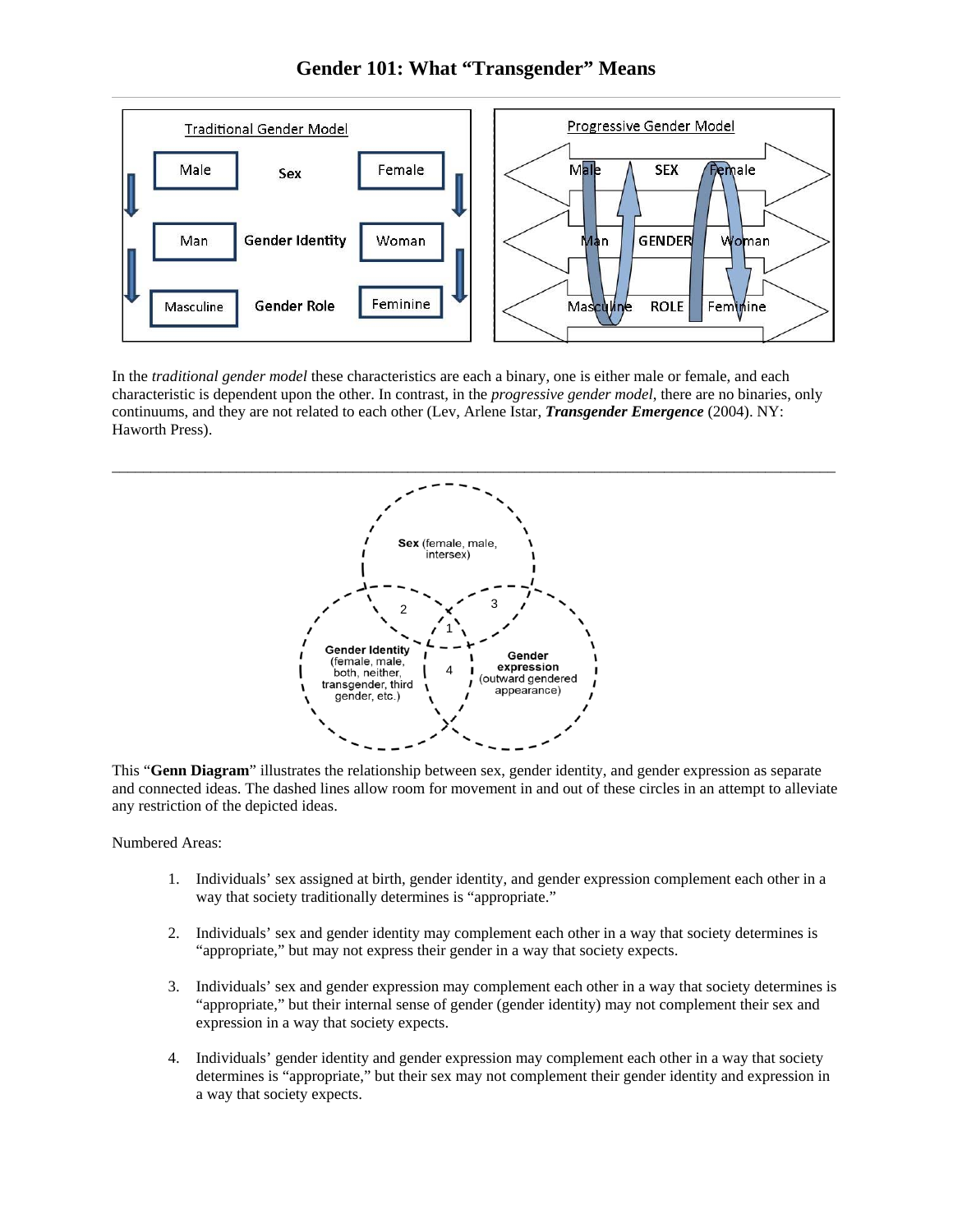## **"T" Terms and Definitions**

- **Biological sex or natal sex** the physiological makeup of a human being, most often a combination of genetic, hormonal, morphological, chromosomal, gonadal, biochemical and anatomical determinates that impact the physiology of the body and the sexual differentiation of the brain. Sex is often assigned at birth based on the appearance of the baby's external genitalia.
- **Gender** a concept that is influenced by culturally constructed ideas based on the binary system of male and female. It may be helpful to understand gender as a spectrum rather than a binary system (i.e. male, female, both, neither, transgender, third gender, etc.).
- **Gender Identity** the *internal* experience of gender or how one experiences their own sense of self as a gendered being.
- **Gender expression**  an individual's outward and *external* gendered appearance. This may include hair styles, clothes, accessories, and mannerisms. Gender expression may also include gender roles which are also defined by an individual's culture/society. Gender roles may include careers, expectations for dating, and household chores.
- **Cisgender person** someone who comfortably identifies with the traditional male and female gender binary. Cis describes a person who does not identify as transgender as the individual's gender identity aligns with their assigned sex at birth.
- **Transgender**  an umbrella term that includes many topics that stay dry beneath it. Transgender includes many identities of people who transgress dominant conceptions of gender and do not fit the traditional gender binary of male and female. For example, the transgender umbrella may include people who identify as transsexual, cross dressers, drag kings/queens, and other examples of individuals whose gender identity or expression may differ from cultural expectations.

Transgender individuals often defy gender categorization and may identify as "gender variant," or "gender queer." This means that they feel outside or between the traditional gender model and may identify as being neither man or woman, or a little bit of both, or may prefer no label at all.

> Other identities or terms that fall under the **Transgender Umbrella**



- *Gender non-conformity or gender variance* when a person's gender expression (outward/external appearance) differs from cultural expectations.
- *Transsexual* describes an individual whose gender identity is other than their biological sex. To better align their gender identity and bodies, some of these individuals will modify their bodies to conform to their gender identity. Changing their bodies may include a range of modifications from taking hormones, having feminizing or masculinizing surgeries, which can include electrolysis for hair removal, breast implants or breast reductions, and removal and/or construction of genitals and other reproductive organs. In the past such procedures were often called "sex changes," but often the person going through this process does not believe that they are changing their sex, just making their body congruent with the sex they always were.
- *Crossdresser* A person who wears clothes that are considered by the mainstream culture to be appropriate for another gender. They may be heterosexual, bisexual, or gay (preferred term to **transvestite'**).
- *Two Spirit* A Native American term for people who blend the masculine and feminine. Often used by LGBTQ Native Americans to describe themselves.
- *Sexual Development Disorder (SDD)* (previously termed *intersex* or in the ancient past, *hermaphrodite*) which is a general term used for a variety of genetic, hormonal, chromosomal, or anatomical conditions in which a person is born with reproductive or sexual anatomy that doesn't seem to fit the typical classification as male or female. At birth, attending physicians often choose which gender to raise the child and perform reassignment surgery on individuals with ambiguous genitalia. Many who identity as intersex